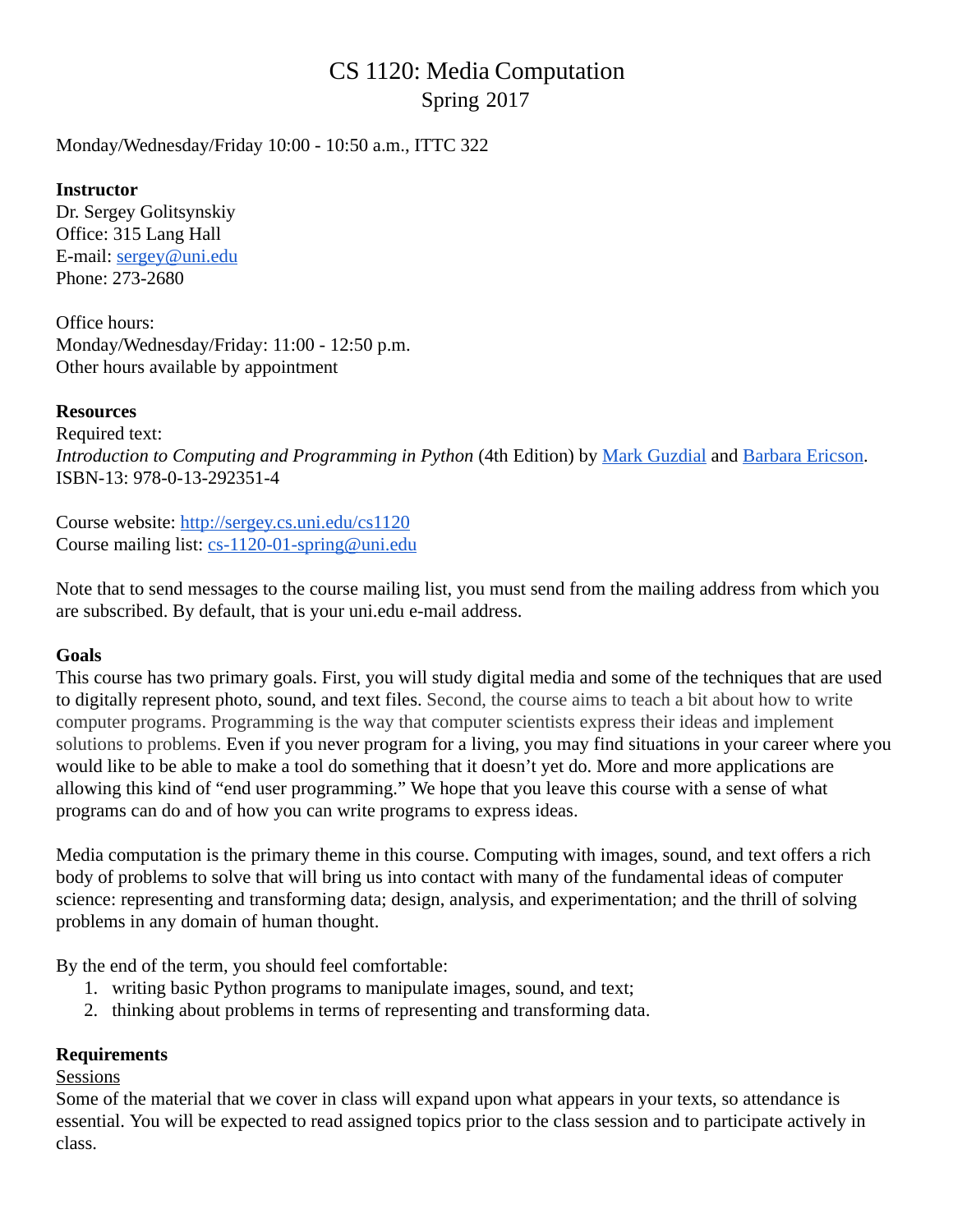#### **Laboratory**

There are eleven scheduled laboratory sessions, beginning the second week of class. Attendance of lab sessions is required -- you will receive credit for a lab only if you attend. During each lab session, you will do exercises that complement the topics being covered in class, usually that same week.

#### **Assignments**

Over the course of the semester, you will complete one introductory and seven programming assignments. The programming assignments will involve applying techniques learned in class and will occasionally involve extending or modifying code originally developed in class or a lab session.

#### Exams

We will have two midterm examinations during the semester and a comprehensive final exam at the end.

#### **Evaluation**

Final grades will be computed according to the following weights:

| In-class labs | <b>20%</b> |
|---------------|------------|
| Assignments   | 35%        |
| $Exam-1$      | 15%        |
| Exam-2        | 15%        |
| Final exam    | 15%        |
|               |            |

Following is the grading scale used for this class. There is no curve.

| $93+$     | $\mathbf{A}$ |
|-----------|--------------|
| $90 - 92$ | $A -$        |
| 87 - 89   | $B+$         |
| 83 - 86   | B            |
| $80 - 82$ | B-           |
| 77 - 79   | $C+$         |
| 73 - 76   | C            |
| 70 - 72   | $C-$         |
| 67 - 69   | $D+$         |
| 63 - 66   | D            |
| $60 - 62$ | D-           |
| 59-       | F            |

#### **Computer Access**

The software using for this course is available in the following CHAS computing labs:

- Wright 112. This is a teaching lab used for several classes and may not always be available.
- Wright 339. This is a public lab which is rarely closed for classes.
- ITTC 335. This is a small general purpose student lounge.

All of the software that we are using this semester is freely available. See the course "Resources" page at: <http://sergey.cs.uni.edu/courses/cs1120/resources>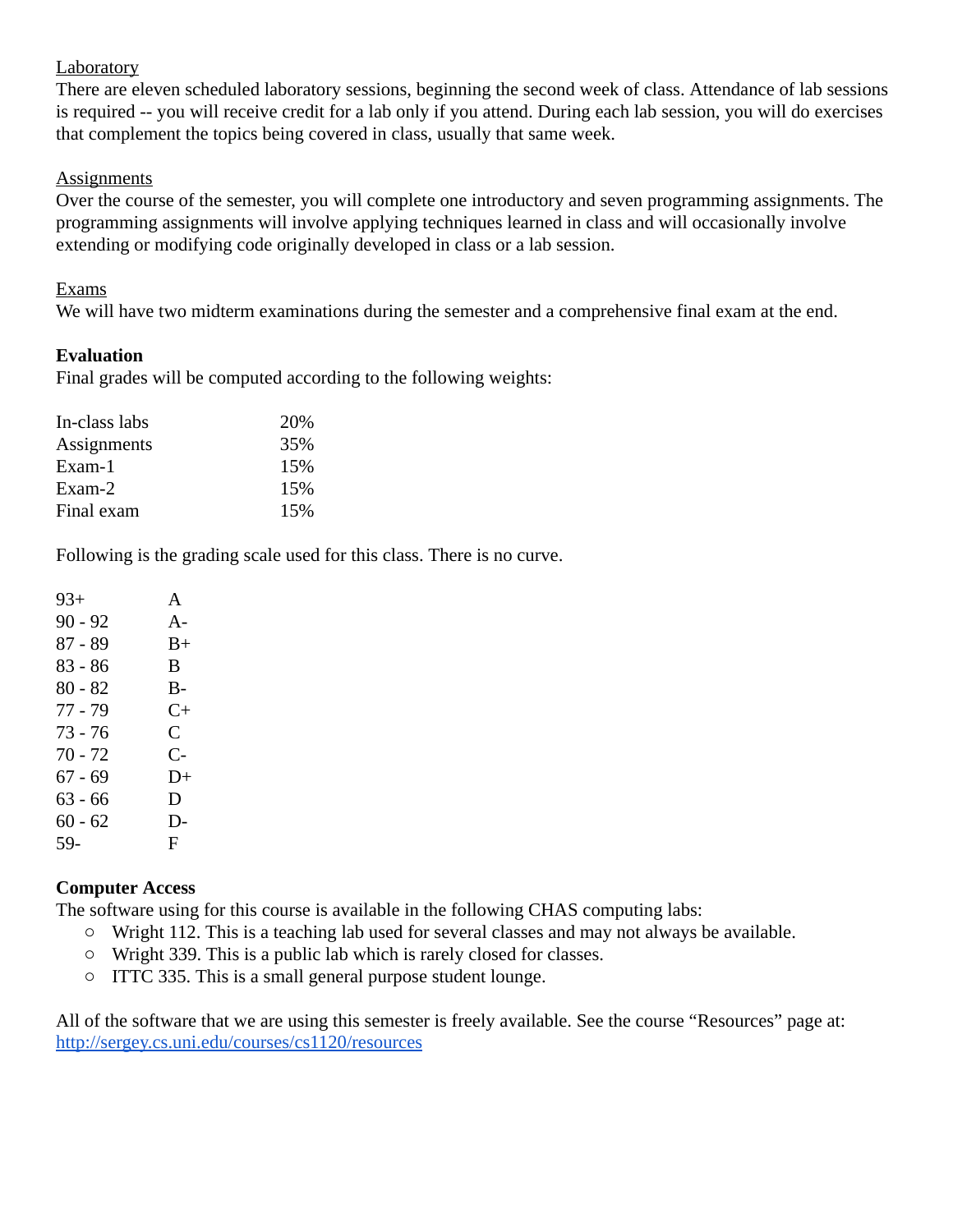# General Policies

## **Assignments**

Homework assignments must be submitted through eLearning (unless otherwise indicated). Assignments will not be accepted via email. Assignments are due by the end of the day on the date specified in the assignment. You may submit an assignment up to 24 hours after the due date, but there will be a 10% penalty. Assignments will not be accepted after the late deadline. Exceptional circumstances will be considered only if discussed with the instructor prior to the due date.

### **Exams**

You are the one responsible for being here for the assigned date of your exams. Failing to do so results in a zero grade for the exam. Excuses will be considered to allow you to make up your exams <u>only</u> when you provide prior notice AND proper documentation for your instructor.

## **Honesty/Integrity**

Working together is encouraged for programming assignments, to help you understand the problems and to encounter different points of view. Acknowledge by name any person with whom you collaborate in the documentation of the program you submit. **However, any work you submit must be your own.** Undocumented or unacceptable collaboration, including the sharing of code, will be considered a form of academic dishonesty.

The guidelines set forth by the University Faculty Senate at UNI will be upheld in this course in regards to cheating and/or plagiarism ( [www.uni.edu/policies/301 \)](http://www.uni.edu/policies/301). Academic misconduct will not be tolerated and will be severely penalized, possibly resulting in a failing grade for the course. A description of the incident will be forwarded to the appropriate university office and handled through proper university channels.

#### **Email Accounts**

It is a requirement that you obtain and use your university email account (even if you only set it up in order to have emails forwarded to another account). You should check your email daily for class announcements.

#### **Disabilities and Special Needs**

The University of Northern Iowa is an Affirmative Action Equal Opportunity Institution. The Americans with Disabilities Act of 1990 (ADA) provides protection from illegal discrimination for qualified individuals with disabilities.

Please address any special needs or special accommodations with me at the beginning of the semester or as soon as you become aware of your needs. Those seeking accommodations based on disabilities should obtain a Student Academic Accommodation Request (SAAR) form from Student Disability Services (SDS) (phone 319-273-2677, for deaf or hard of hearing, use Relay 711). SDS is located on the top floor of the Student Health Center, Room 103.

#### **Learning Assistance**

I encourage you to utilize UNI's Academic Learning Center's free assistance with writing, math, reading, and learning strategies at no cost to currently-enrolled UNI students:

- The Writing Center offers one-on-one writing feedback for all UNI undergraduate and graduate students. Certified Writing Coaches work with students to help them successfully manage all phases of the writing process, from getting started, to citing and documenting, to editing and proofreading.
- Math and Science Services serves as an academic resource to bridge the learning gap that exists once the student leaves the classroom. Students may walk in during the semester to review for an exam, ask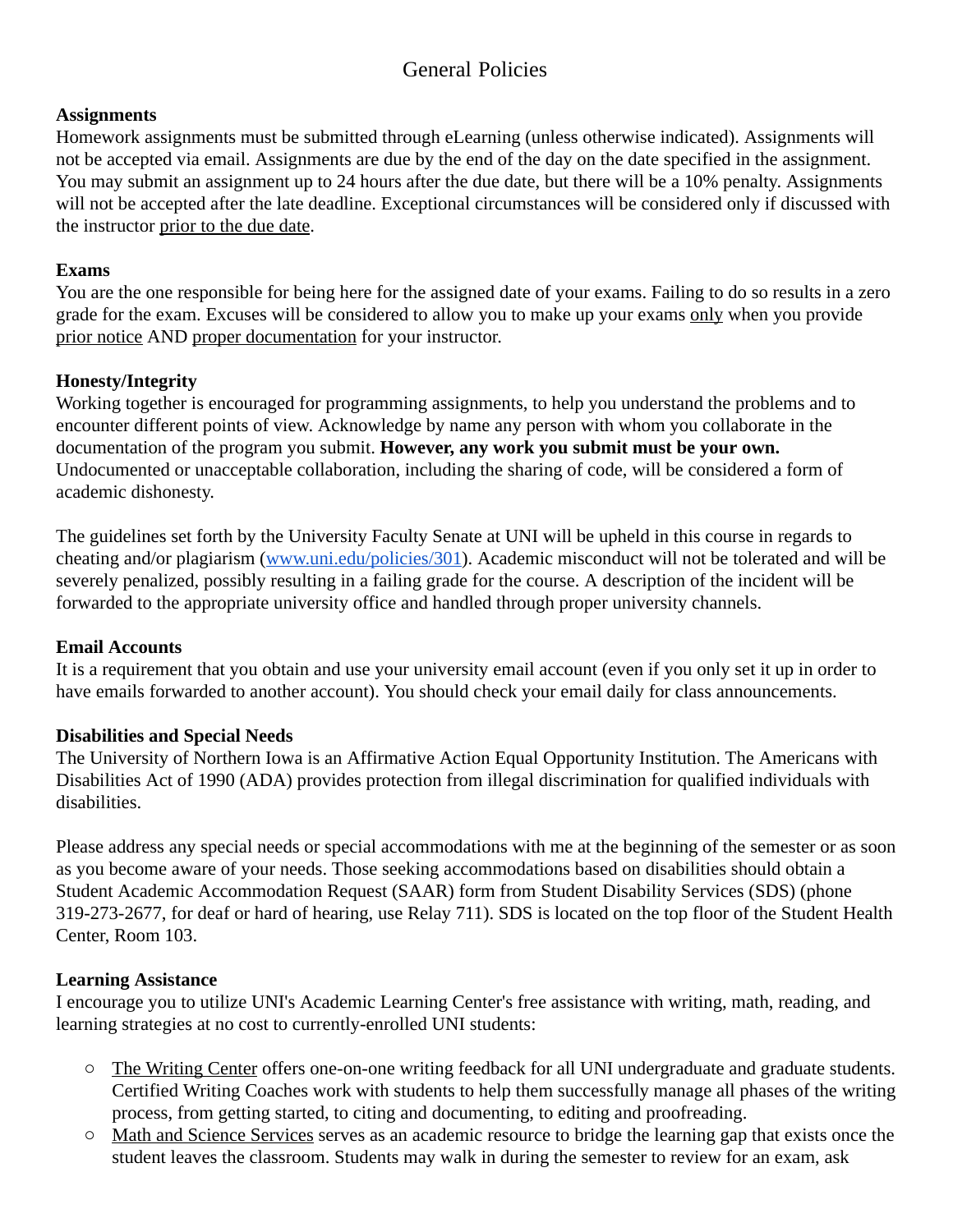questions about preparing and studying for an exam/class, discuss confusing concepts, complete homework, meet with a study group, or study in a quiet setting. Individual consultations with trained staff are available by appointment.

○ The College Reading and Learning Center helps students transition to college-level reading and learning expectations at UNI. Students work with trained Academic Coaches by signing up for workshops, scheduling appointments, or walking in.

UNI's Academic Learning Center is located in 008 ITTC. Visit the website at www.uni.edu/unialc or phone 319-273-2361 for more information.

#### **Privacy**

The Family Educational Right to Privacy Act, also known as the Buckley Amendment, is a federal law designed to protect student privacy. This means that only you have legal access to your grades. Your parents, friends or significant others have no right to discuss with us your course performance. You have the option to sign a waiver of these rights, but if you have not signed such a waiver, we are not allowed by federal law to discuss your grades with anyone but you. Please realize: if your parents contact us to talk about your grades, federal law prohibits us from doing so.

# Tentative Schedule

The schedule in this syllabus is tentative and may be updated in the course of the semester. A detailed up-to-date schedule that includes specific topics and assigned readings is available on the course web site: <http://sergey.cs.uni.edu/cs1120>

| <b>Week Date</b><br>$\mathbf{1}$ | Mon, 01/09<br>Wed, 01/11<br>Fri, 01/13 | <b>Session topic, Labs, Assignments</b><br>Introduction to computer science and digital media<br>Introduction to programming<br>Lab 1 |
|----------------------------------|----------------------------------------|---------------------------------------------------------------------------------------------------------------------------------------|
| $\overline{2}$                   | Mon, 01/16<br>Wed, 01/18<br>Fri, 01/20 | Martin Luther King, Jr. Day / no class<br>no class<br>Image manipulation / Assignment 0                                               |
| 3                                | Mon, 01/23<br>Wed, 01/25<br>Fri, 01/27 | Image manipulation<br>Image manipulation<br>Lab <sub>2</sub>                                                                          |
| $\overline{4}$                   | Mon, 01/30<br>Wed, 02/01<br>Fri, 02/03 | Image manipulation / Assignment 1<br>Image manipulation<br>Lab <sub>3</sub>                                                           |
| 5                                | Mon, 02/06<br>Wed, 02/08<br>Fri, 02/10 | Image manipulation<br>Image manipulation<br>Lab 4                                                                                     |
| 6                                | Mon, 02/13<br>Wed, 02/15<br>Fri, 02/17 | Image manipulation / Assignment 2<br>Image manipulation<br>Lab 5                                                                      |